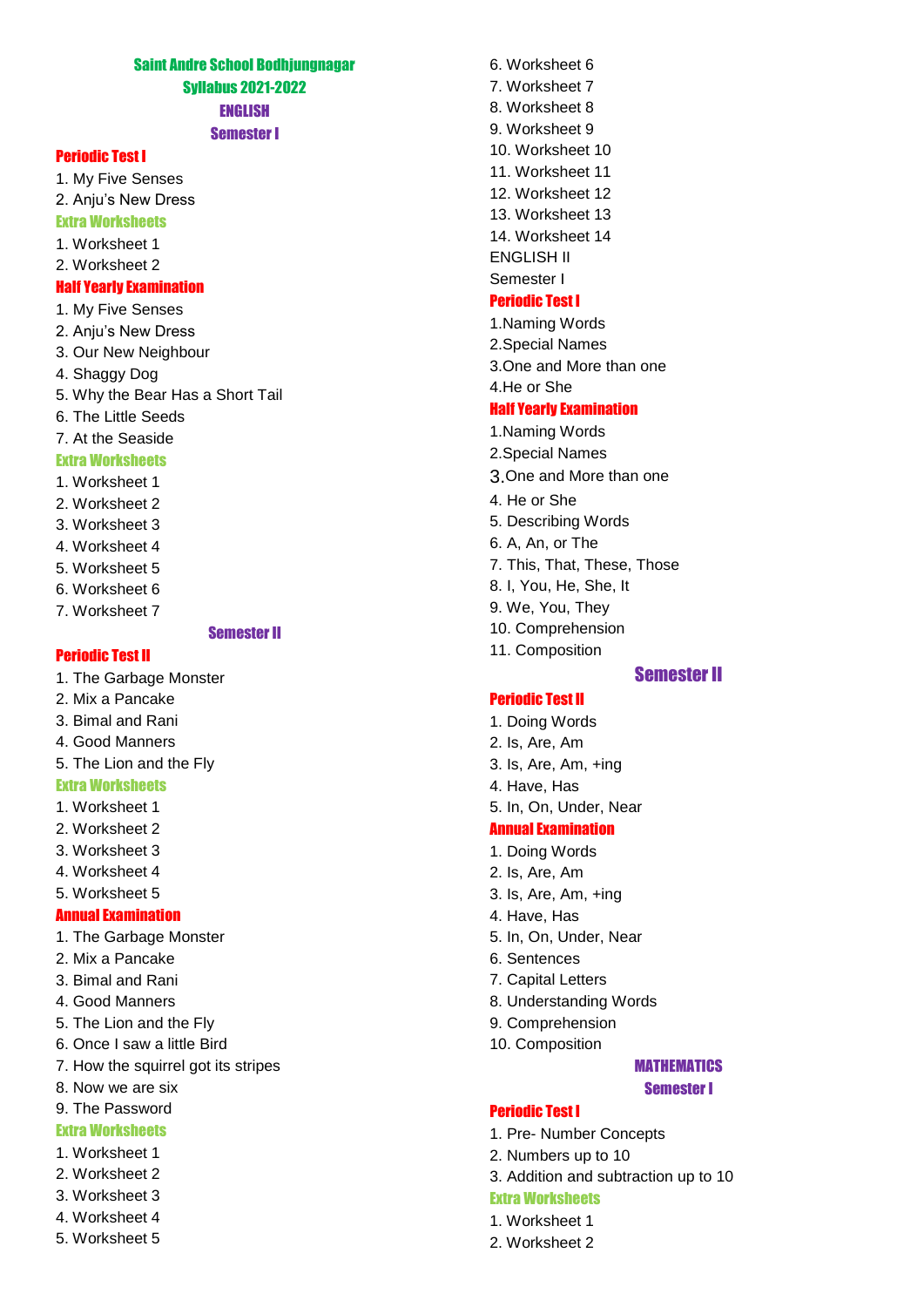#### 3. Worksheet 3

#### Half Yearly Examination

- 1. Pre- Number Concepts
- 2. Numbers up to 10
- 3. Addition and substracion up to 10
- 4. Numbers up to 20
- 5. Numbers up to 50
- 6. Shapes
- 7. Numbers up to 100

# Extra Worksheets

- 1. Worksheet 1
- 2. Worksheet 2
- 3. Worksheet 3
- 4. Worksheet 4
- 5. Worksheet 5
- 6. Worksheet 6
- 7. Worksheet 7

#### Semester II

### Periodic Test II

- 1. Addition and subtraction up to 99
- 2. Measurement
- 3. Money

### 4. Time

### Extra Worksheets

- 1. Worksheet 1
- 2. Worksheet 2
- 3. Worksheet 3
- 4. Worksheet 4

### Annual Examination

- 1. Addition and subtraction up to 99
- 2. Measurement
- 3. Money
- 4. Time
- 5. Data Handling
- 6. Patterns
- 7. Multiplication readiness
- 8. Number Puzzle

### Extra Worksheets

- 1. Worksheet 1
- 2. Worksheet 2
- 3. Worksheet 3
- 4. Worksheet 4
- 5. Worksheet 5
- 6. Worksheet 6
- 7. Worksheet 7

# ENVIRONMENTAL STUDIES

Semester I

### Periodic Test I

- 1. My Family and I
- 2. Our House
- 3. Our Body
- 4. Good Food
- Extra Worksheet
- 1. Worksheet 1
- 2. Worksheet 2

3. Worksheet 3

### 4.Worksheet 4

#### Half Yearly Examination

- 1. My Family and I
- 2. Our House
- 3. Our Body
- 4. Good Food
- 5. Healthy Habits
- 6. Our Neighbourhood
- 7. Our School

### Extra Worksheets

- 1. Worksheet 1
- 2. Worksheet 2

Periodic Test II

# Semester II

- 1. Weather and Clothes
- 2. Travel and communication
- 3. Being safe
- 4. Plants Around us

### Extra Worksheets

- 1. Worksheet 1
- 2. Worksheet 2
- 3. Worksheet 3
- 4. Worksheet 4

### Annual Examination

- 1. Weather and Clothes
- 2. Travel and communication
- 3. Being safe
- 4. Plants Around us
- 5. Our Festivals
- 6. Place of Worship
- 7. Air and Water
- 8. The Earth and the Sky

### Extra Worksheets

- 1. Worksheet 1
- 2. Worksheet 2
- 3. Worksheet 3
- 4. Worksheet 4
- 5. Worksheet 5
- 6. Worksheet 6
- 7. Worksheet 7
- 8. Worksheet 8

Half yearly Examination

### General Knowledge

### Periodic Test I

Periodic Test II

- 1. Knowing India: Famous India
- 2. Growing Up: Good manners

4. More about India: Our India 5. Why and Why not: In School

1. Knowing India: Festival for all 2. Our world: On the Street

3. Let's think: Which is the odd one out

6. The Natural World: Taking care of our World

Semester II